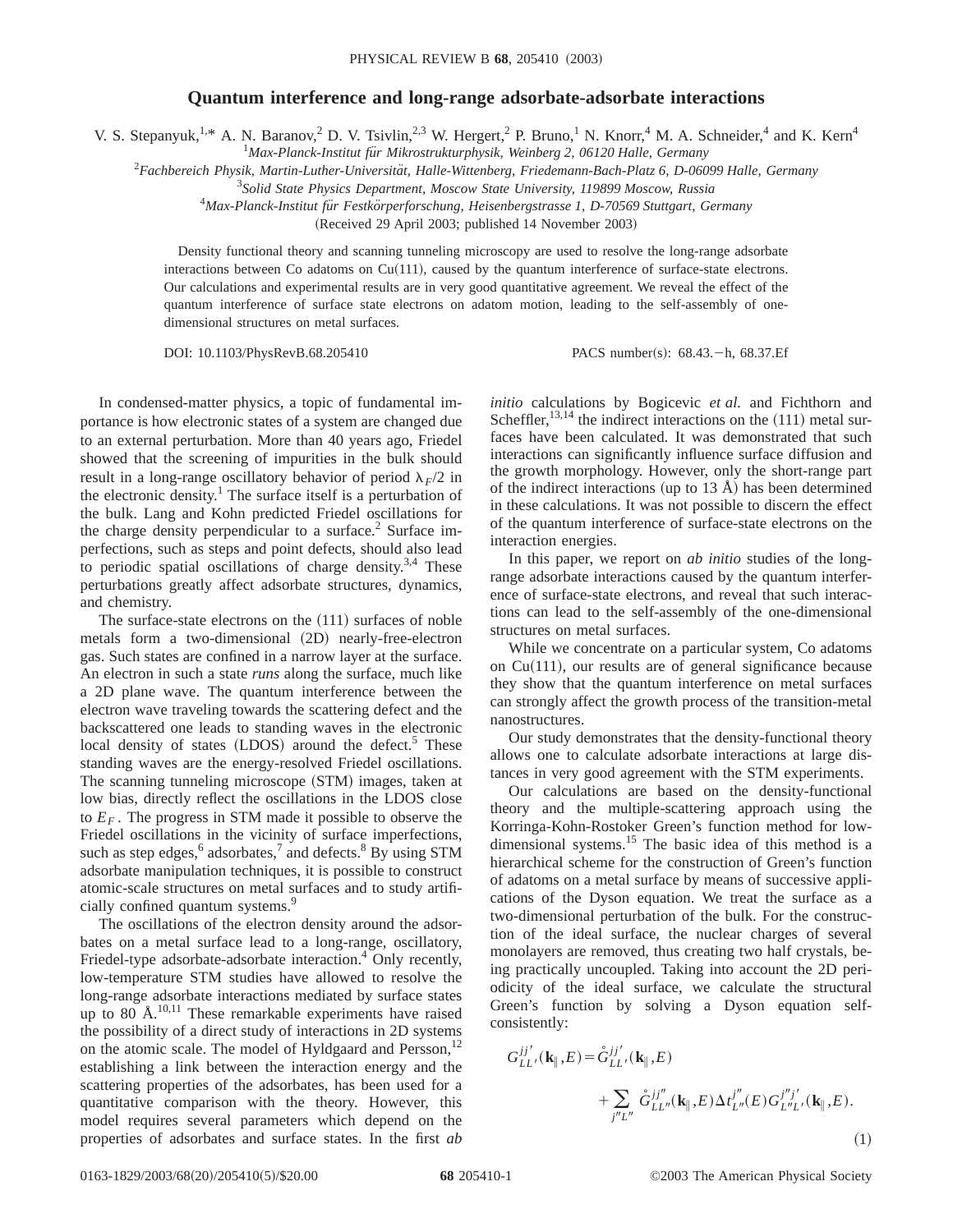Here *G* is the structural Green's function of the bulk in a  $k_{\parallel}$ -layer representation (*j*, *j'*-layer indices). The wave vector  $\mathbf{k}_{\parallel}$  belongs to the 2D Brillouin zone.  $\Delta t_L^j(E)$  is the perturbation of the *t* matrix with angular momentum  $L = (l, m)$  in the *j*th layer.

The adsorbate atoms on the surface destroy the translation symmetry. Therefore, Green's function of the adsorbate adatom on the surface has to be calculated in a real-space formulation. The structural Green's function of the ideal surface in a real-space representation is then used as the reference Green's function for the calculation of the adatom-surface system from an algebraic Dyson equation

$$
G_{LL'}^{nn'}(E) = \mathring{G}_{LL'}^{nn'}(E) + \sum_{n''L''} \mathring{G}_{LL''}^{nn''}(E) \Delta t_{L''}^{n''}(E) G_{L''L'}^{n''n'}(E),
$$
\n(2)

where  $G_{LL}^{nn'}(E)$  is the energy-dependent structural Green's function matrix and  $\mathring{G}_{LL''}^{nn''}(E)$  is the corresponding matrix for the ideal surface, serving as a reference system.  $\Delta t_L^n(E)$  describes the difference in the scattering properties at site *n*, induced by the existence of the adsorbate atom. A selfconsistent one-electron potential for the adatom on the surface is obtained by solving the Kohn-Sham equations, taking into account the atomic structure of the substrate. Exchange and correlation effects are included in the local-density approximation.15 The full charge density and the full potential approximation can be used in the calculations.

Using Green's function for the adatoms on the surface, the charge density and the density of electronic states  $n(\varepsilon)$  can be calculated.<sup>15</sup>

The total energy of adatoms on a surface is presented  $as<sup>16</sup>$ 

$$
E_{tot} = E_{sp} + E_{DC},\tag{3}
$$

where the single-particle energy  $E_{sp}$  is

$$
E_{sp} = E_F N - 2 \int_{-\infty}^{E_F} d\varepsilon N(\varepsilon), \tag{4}
$$

 $E_{DC}$  is the double-counting term obtained using the selfconsistent charge density and the self-consistent potential for the adatom on the surface,  $^{16} N(E)$  is the integrated density of states per spin direction, and *N* is the number of particles.

For two adsorbates at separation *r*, the interaction energy between them is defined as the total-energy difference between the two states: The final state where the two adatoms are located at a distance *r* and the initial state where both adatoms are infinitely far away.

At large adsorbate-adsorbate separation of  $10-100$  Å, the interaction energies are only of a few meV. Therefore, there is the problem of substracting huge total-energy values to obtain the resulting small interaction energies. Hyldgaard and Persson<sup>12</sup> have suggested that due to the screening of adatoms by the substrate electrons, the interaction energy is determined by the single-particle energies alone. Our calculations show that such approximation is well justified for the Co-Co distances larger than 6–7 Å. For example, for the adatom-adatom distance 6.76 Å, the interaction energy calculated with the total energies is 6.6 meV, which is very close to the value 5.5 meV obtained using only the singleparticle energies. For larger distances, this difference becomes smaller than 0.1 meV. The agreement of our results for large distances with the model of Ref.  $12 ~ (cf. Fig. 2)$ gives us confidence that we have performed very accurate energy calculations. In our studies, we apply the ''force theorem'<sup>17</sup> and use the self-consistent spin-polarized potential of the single adatom.

Adatom relaxation is calculated using the Hellman-Feynman theorem.<sup>18</sup> In a fully relaxed geometry, the distance of the Co adatom from the surface is reduced by 14% compared to the ideal layer distance of Cu. However, we find that the substrate-mediated interactions at large distances are essentially unmodified by the inclusion of the relaxation.

The corresponding experiments were performed using a UHV-STM with a base temperature of 6 K. The  $Cu(111)$ single-crystal surface was prepared by Ar sputtering and annealing cycles. Co adatoms were deposited from a filament with the substrate held below 20 K. Deposition of  $\Theta = 1$  $\times 10^{-3}$  ML, where ML denotes monolayer, resulted in wellseparated monomers on the surface. To obtain the interaction energy, we studied the adatom diffusion in a temperature interval of 14–16 K. The diffusing adatoms sample the potential landscape produced by their neighbors therefore an adatom will be found more likely on a site with a low rather than with a high interaction potential. Statistically independent snapshots of the diffusive motion were taken by STM, and from them a site-occupation probability as function of adatom pair distance was obtained. Using a Boltzmann distribution for the ratio of the experimental site-occupation probabilities with that of a hypothetical system without an adatom interaction yields the interaction energy quantitatively without any further assumptions. In this process, care was taken to exclude many-body interactions and any influence that the STM tip might have on the diffusion of the adatoms.<sup>11</sup>

Our calculation for the  $Cu(111)$  surface gives a surfacestate Fermi wavelength  $\lambda_F$ = 29 Å. The scattering of surfacestate electrons by Co adatoms leads to the quantum interference patterns around the adsorbate. Figure 1 shows the calculated LDOS at  $E_f$  displaying the  $\lambda_F/2 \approx 15$  Å period oscillations.<sup>19</sup> The concentric rings surrounding the Co adatom (cf. Fig. 1, inset) are standing waves due to the quantum interference. The calculated Friedel oscillations nicely mimic the experimental STM observations,  $6,10,11$  exemplified in Fig.  $2(a)$  for the Co/Cu(111) system.

Now we turn to the discussion of our results for the longrange interactions between Co adatoms on Cu $(111)$ . An example of a STM image of two Co adatoms at a distance of about 60 Å from each other is shown in Fig. 2(a). One can see that the atoms share LDOS oscillations with each other. Thus, the adsorbates should interact via Friedel oscillations. Our experimental results and calculations for the energy interaction between Co adatoms are presented in Fig.  $2(b)$ , and they show that the interaction energy is oscillatory with a period of about 15 Å. The *ab initio* results are in good quantitative agreement with the experiment.<sup>20</sup> Only for distances  $\leq$  8 Å, deviations are observed where the experiment finds a systematically lower  $E(r)$ . Statistical error (in this regime,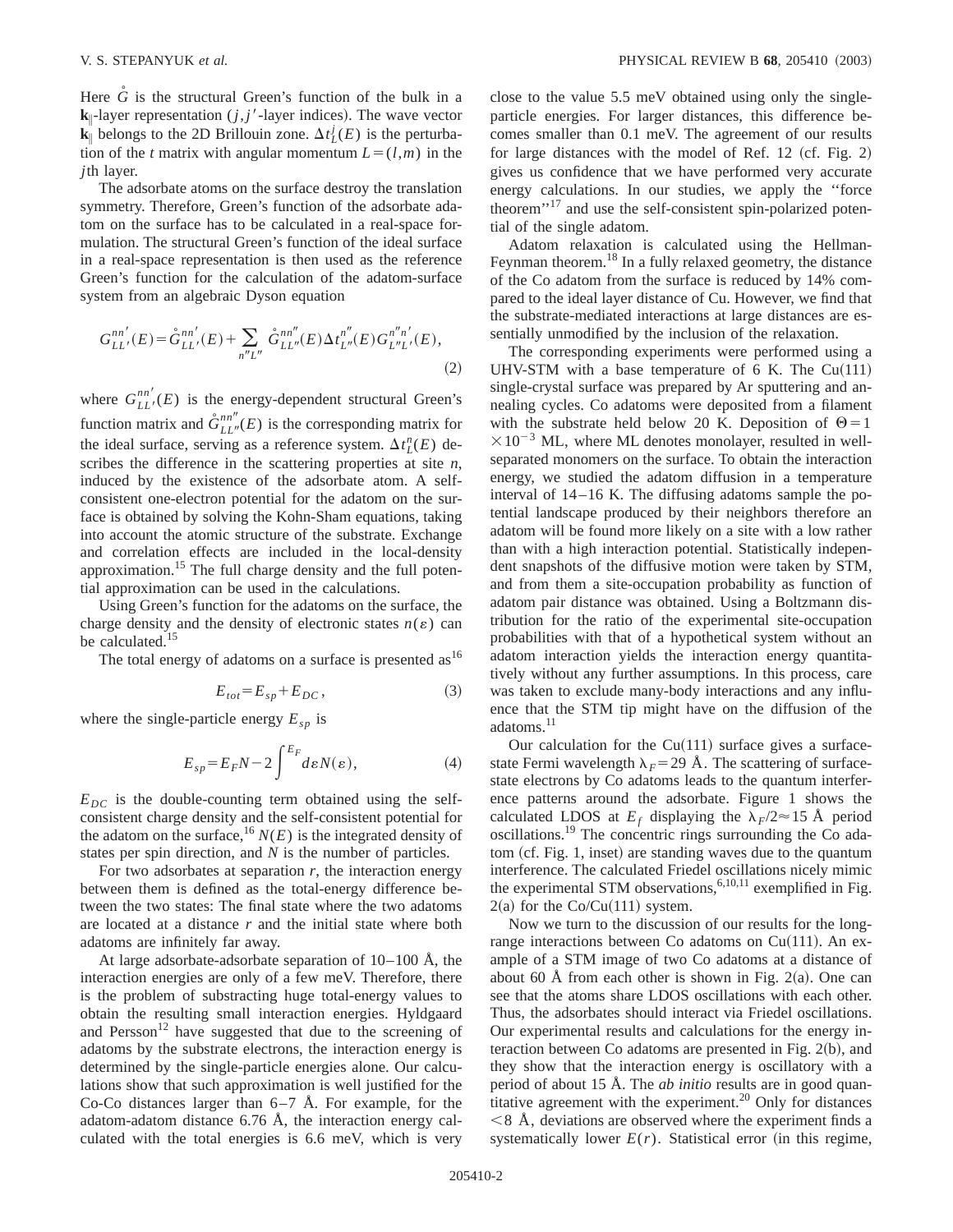

FIG. 1. (Color) Calculated standing waves in the LDOS around single Co adatom on  $Cu(111).$ 



less then ten occurrences out of 10000 were found) and unfavorable imaging conditions (relatively large area scans with quickly moving adsorbates), which introduce an error in the determination of the adatom pair distance, could explain this deviation.

In the above results, we take into account that the adatoms couple to the 3D bulk bands. It is known<sup>4</sup> that the interaction energy in the bulk asymptotically falls off as the inverse fifth power of the interatomic distance. However, our calculations and experiments show that the envelope of the magnitude of the interaction energies asymptotically decays as  $1/d^2$ , in agreement with the prediction for the interaction caused only by the surface-states electrons. At the same time, the bulk states can significantly affect the interaction energies at short distances. For example, former comparisons between the  $experiment<sup>10,11</sup>$  and theory<sup>12</sup> found discrepancies concerning the strength of the first interaction minimum, which was overestimated in the theory of Ref. 12. Only by including a cutoff parameter, the experiment<sup>11</sup> and theory could be brought into agreement  $[cf. Fig. 2(b)].$ 

In contrast, our *ab initio* calculations are in perfect agreement with the experimental data, and predict a first minimum of the interaction energy  $-1.5$  meV. We believe that the drawback of the scattering theory<sup>12</sup> to describe correctly the first interaction minimum is connected with the neglect of the effect of bulk electronic states on the scattering of the surface electrons.

Despite the fact that the interactions probed in this work are small, they can affect atomic motion and growth processes. In our experiments, Co chains are often seen in STM images (cf. Fig.  $3$ ).<sup>21</sup> To examine how Co adatoms selfassemble into one-dimensional structures, we calculate the diffusion barriers for the Co adatom in the presence of short chains, taking into account the long-range interactions caused by the quantum interference. The barriers for jump diffusion in the direction of the chain and parallel to the

FIG. 2. (a) Constant current STM image of two Co adatoms on Cu(111), which interact via the standing waves  $I=2$  nA, *V*  $=$  -50 mV,  $T=$  6 K; (b) experimental and calculated interaction energies between two Co adatoms on  $Cu(111)$ ; a fit based on the model of Ref. 12 is presented and the first three theoretical points have been rescaled.

 $\mathbf{R}(\check{\mathbf{A}})$ 

10

 $20$ 

15

 $25$ 

 $x5x10$ 5

0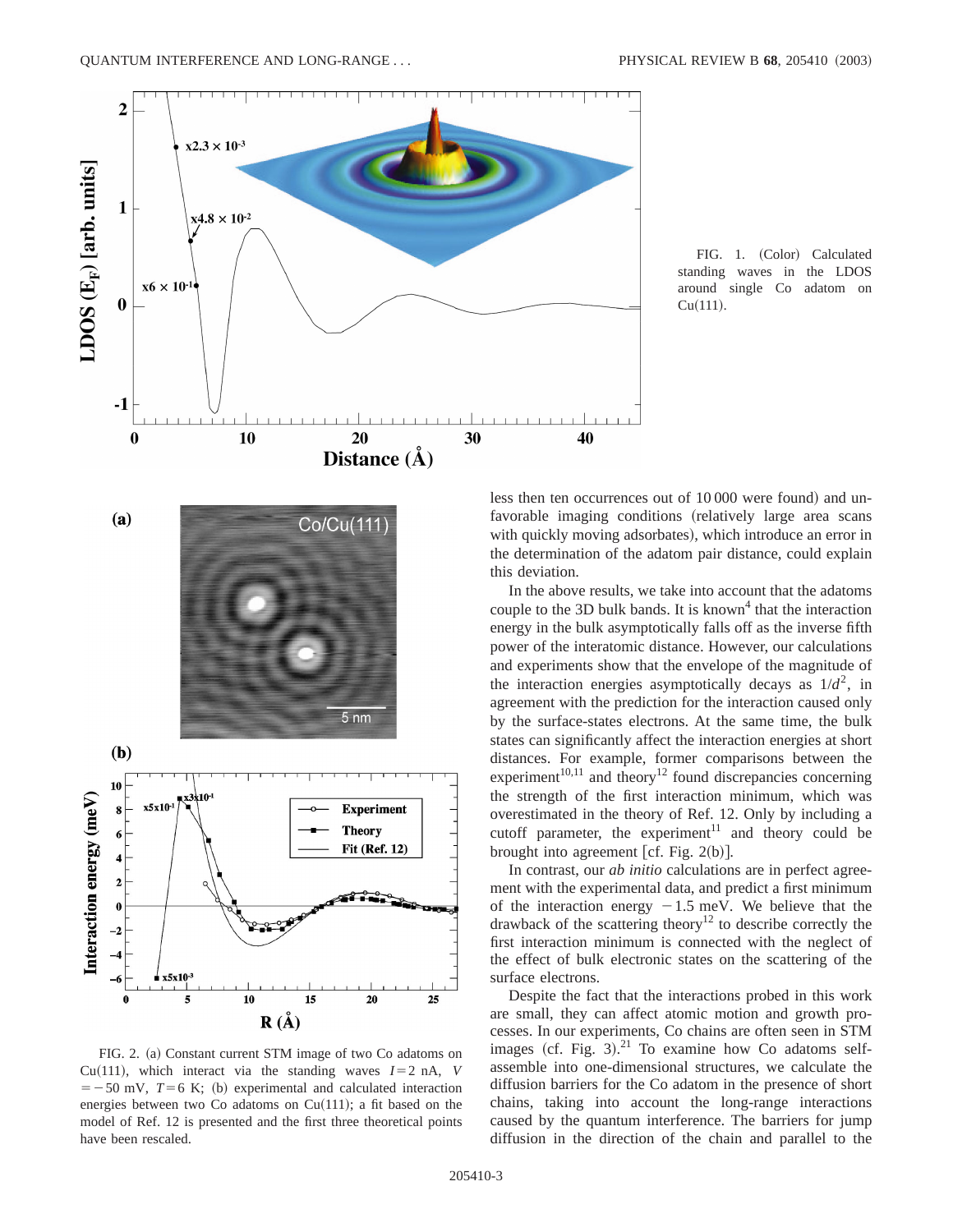

FIG. 3. Constant current STM image of metastable onedimensional structures of Co atoms on  $Cu(111)$ , formed upon deposition of 0.006 ML at 11 K  $(I=0.1 \text{ nA}, V=50 \text{ mV})$ .

chain are determined.<sup>22</sup> The first mechanism of the diffusion should lead to the formation of compact island, while the second one should promote the incorporation of Co adatoms at chain ends. The starting point for the diffusion of Co adatom is taken beyond 8 Å, where the repulsive interaction occurs (cf Fig. 2). The trace of the path for Co adatom near the chain is shown in Fig. 4. We study two configurations of the chain: The distance between Co atoms in the chain corresponds to the first nearest-neighbor distances [Fig.  $4(a)$ ]; and to the position of the first minima in the long-range interaction potential [Fig.  $4(b)$ ]. Atomic scale calculations are performed with the potential shown in Fig. 2 in a fully relaxed geometry. Our results reveal that the adatom moving towards the chain is repelled by the repulsive potential created by atoms of the chain. For both the configurations of the chain, Co adatoms tend to move parallel to the chain, as proved by the calculations of diffusion barriers presented in Fig.  $4.^{21}$  Incorporation of Co adatoms to the chain takes place only at the end regions of the chain, thus leading to the growth of one-dimensional structures. Note that the above results can be explained qualitatively using Fig.  $2(b)$ , assuming that pair-interaction energies can be added.

In summary, we have performed *ab initio* calculations for the long-range adsorbate-adsorbate interactions caused by



FIG. 4. The effect of the long-range interaction on the self-assembly of one-dimensional Co structures on  $Cu(111)$ .